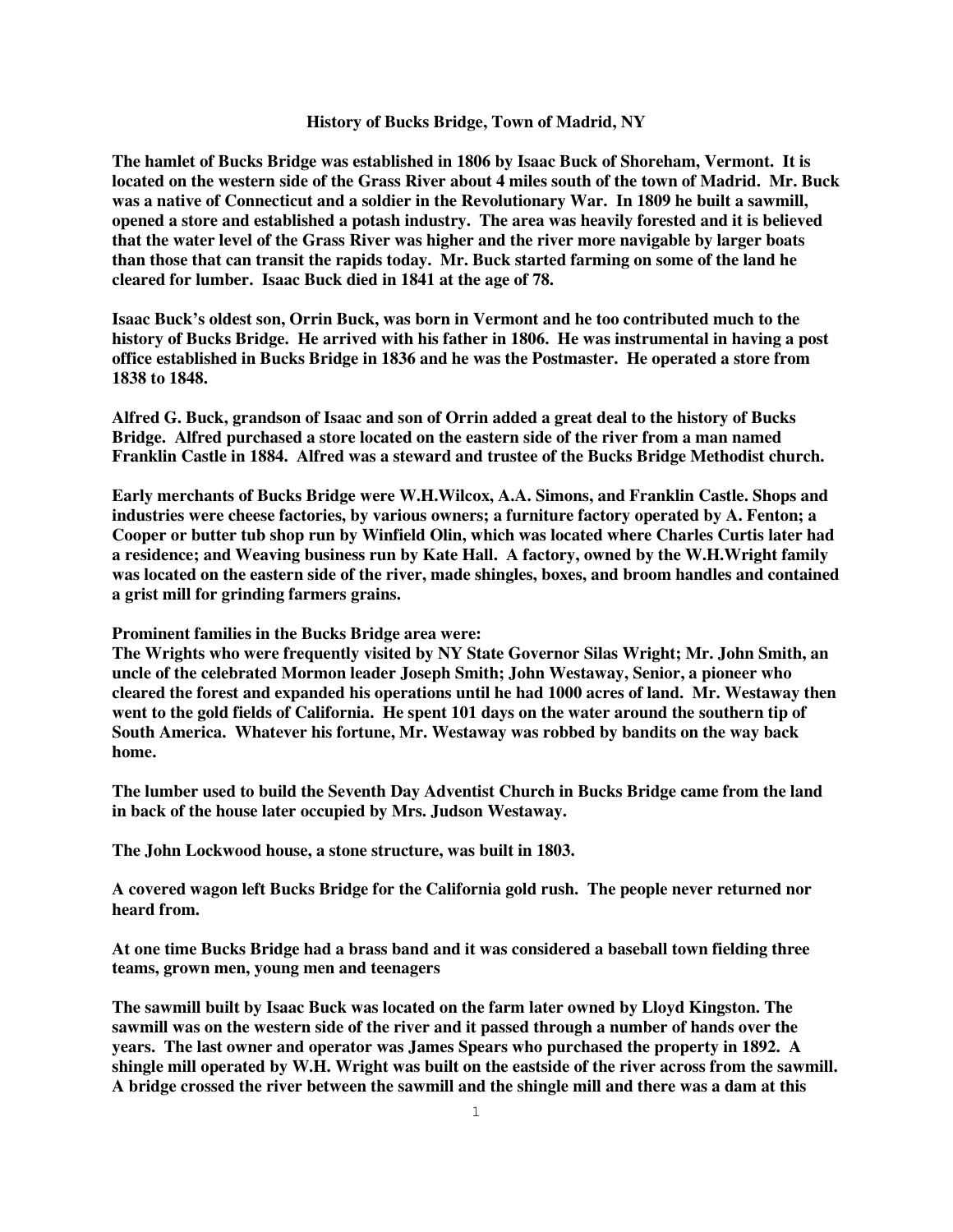**point, which furnished power to the mills. The first electric lights in Bucks Bridge were installed in the saw and shingle mills and people came from miles around to see the electric light for the first time.**

**As you approached the sawmill, probably on Cemetery Road, there was a long lumber shed on the right side between the road and the river. On the left side of the road, away from the river, were high piles of lumber and wood and that area was appropriately called City of Lumber. The long lumber shed extended nearly the full length of the mill yard and was used for storage of lumber. A railroad bed of regular ties and wooden rails, ran throughout the mill yard. A horse drawn, four wheeled railroad car was used to convey lumber. Plank roads went in all directions from the railroad tracks. Horse drawn two wheeled carts loaded with huge loads of lumber chained to them, with one end of the lumber dragging on the plank roads, was moved out of the mill yard and into the various fields of the City of Lumber. There was a blacksmith shop to repair mill equipment, shoe horses and repair wagons, the Office of the Bucks Bridge Lumber Company, and two boarding houses all on the left side of the road before you got to the bridge. At the downstream end of the sawmill was the bridge to the eastside of the river and the shingle mill. At that time the road on the eastern side continued on up from the river and connected with the road then known as the Old Military Road, the present NY State highway 310.**

**A hotel known at the Whitney House was located on the northwest corner of the intersection of Buck Road and the Madrid-Morley road. There were three different cellars in this hotel; one was a wine cellar, another was the kitchen and the third was divided into four different rooms which were plastered and had woodwork and contained the dining room and pantry. The Whitney House was a stage stop for the stagecoach run from Canton to Massena. The hotel later became the residence of Lloyd Kingston and what was his living room had once been the barroom of the hotel and there was a filled in round hole in the floor which used to be the dumb waiter used to bring bottles up from the cellar.**

**Directly across the Buck Road from the Whitney House on the southwest corner of the intersection with the Madrid-Morley road was a house used as an underground railroad stop where fleeing slaves were concealed overnight. The house was later owned by Mr. Eugene White from the early 1900 until the 1970s, when it was sold to David Kingston.**

**The next structure south of the Eugene White house on the Madrid-Morley road was the store previously owned by Alfred G. Buck and later purchased by Oscar V. Veich who operated the store until it closed as a store**

## **Bucks Bridge Churches:**

**There are a number of different selections of worship services in the Bucks Bridge community. Early on, missionaries traveling on horseback did the occasional preaching.**

**In 1837 a church was built. In 1877 it was made higher by placing a new roof over the old roof. A belfry was built and an addition known as the session room was built on the back of the church,**

**The Seventh Day Adventist church at the sharp bend on the western side, of the Madrid-Morley road, was built in 1853.**